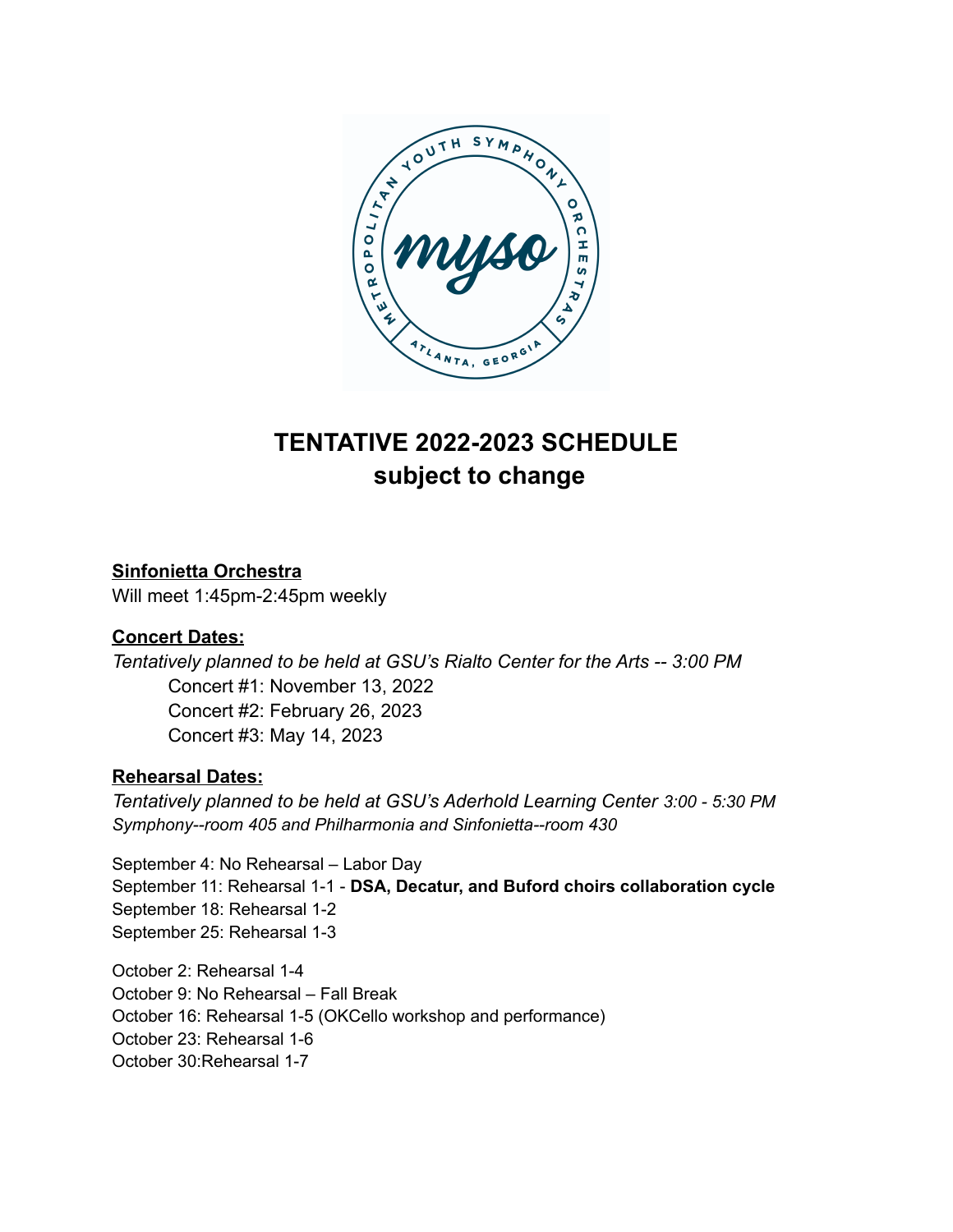November 6: Rehearsal 1-8 (possible different rehearsal space for Sym) November 13: **Concert #1 (with combined choirs)** November 20: No Rehearsal – Thanksgiving November 27: No Rehearsal – Thanksgiving

December 4: Rehearsal 2-1 - **short sight reading rehearsal and HOLIDAY PARTY Additional - Recital for Chamber groups and Sinfonietta 4pm** December 12: No rehearsal - finals week December 19: No Rehearsal – Winter Break December 26: No Rehearsal – Winter Break

January 1: No Rehearsal -- Winter Break January 8: Rehearsal 2-2 January 15: No Rehearsal – MLK Holiday January 22: Rehearsal 2-3 - Side-by-Side with GSU faculty January 29: Rehearsal 2-4

February 5: Rehearsal 2-6 (Danny Bermel, Bluegrass workshop, Chelsea McFarland) February 12: Rehearsal 2-7 February 19: Rehearsal 2-8 February 26: **CONCERT #2 (featuring Danny Bermel) - improv with concerto winner**

March 5: **No rehearsal - All State Weekend** March 12: Rehearsal 3-1 March 19: Rehearsal 3-2 March 26: Rehearsal 3-3

April 2: No rehearsal -- Spring Break (Trip to Tampa with The Florida Orchestra) April 9: No rehearsal - Easter April 16: Rehearsal 3-4 April 23: Rehearsal 3-5 - extended Symphony only

April 30: Rehearsal 3-6 - extended Symphony only May 7: Rehearsal 3-7 - extended Symphony only **Additional 5pm recital - chamber music, soloists, and Sinfonietta - Maybe Saturday?** May 14: **CONCERT #3**

#### **Other Important Dates:**

**July 17, 2022: Tuition deposit deadline for students accepted after the May auditions August 28, 2022: Tuition deposit deadline for students accepted after the August auditions**

**August 28, 2022: Student & Parent Meeting and music folder pick up**

- **● Philharmonia and Sinfonietta @ 3pm**
- **● Symphony @ 4:15pm**

**September 11, 2022: Tuition final payment deadline**